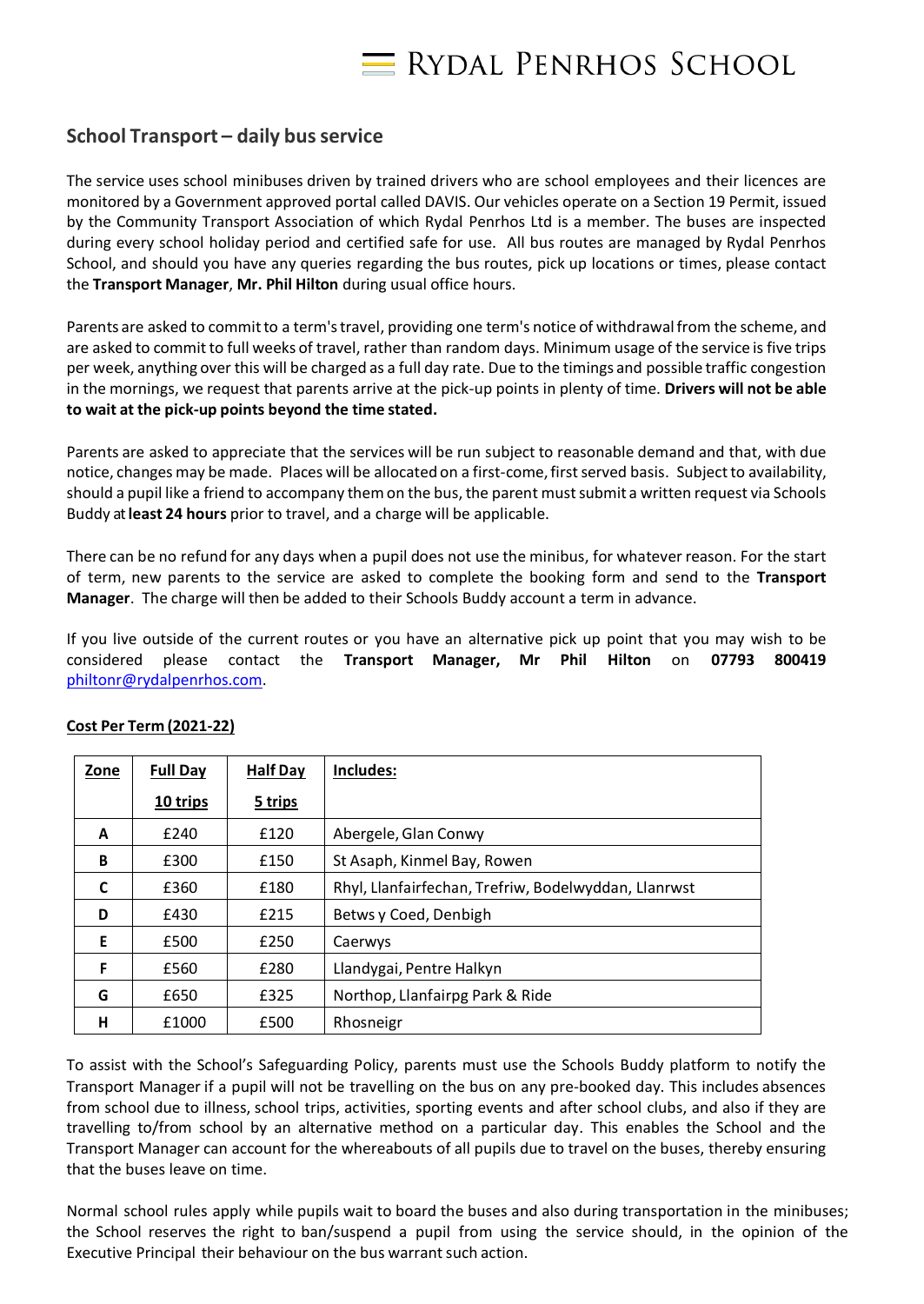

| <b>Morning</b>  |                                      |                                              | Afternoon                                    |             |  |
|-----------------|--------------------------------------|----------------------------------------------|----------------------------------------------|-------------|--|
|                 | <b>Time</b>                          | Location                                     | <b>Location</b>                              | <b>Time</b> |  |
|                 | 07:00                                | Rhosneigr                                    | <b>Rydal Penrhos Prep</b>                    | 16:20       |  |
|                 | 07:30                                | <b>Britannia Bridge Park &amp; Ride</b>      | <b>Rydal Penrhos Senior</b>                  | 16:30       |  |
|                 | 07:40                                | Llandygai (one stop garage)                  | Penmaenmawr                                  | 16:50       |  |
| <b>ANGLESEY</b> | 07:55                                | Llanfairfechan (school)                      | Llanfairfechan (school)                      | 17:00       |  |
|                 | 08:00                                | Penmaenmawr                                  | Llandygai (one stop garage)                  | 17:10       |  |
|                 | 08:15<br><b>Rydal Penrhos Senior</b> |                                              | Britannia Bridge Park &                      | 17:20       |  |
|                 | 08:20                                | <b>Rydal Penrhos Prep</b>                    | Rhosneigr                                    | 17:45       |  |
|                 | 07:00                                | <b>Betws y Coed-Conwy Falls</b>              | <b>Rydal Penrhos Prep</b>                    | 16:20       |  |
|                 | 07:15                                | Llanrwst                                     | <b>Rydal Penrhos Senior</b>                  | 16:30       |  |
|                 | 07:30                                | <b>Trefriw</b>                               | <b>Glan Conwy</b>                            | 16:50       |  |
| <b>CONWY</b>    | 07:45                                | Rowen                                        | Tal y Bont                                   | 17:05       |  |
| <b>VALLEY</b>   | 08:00                                | <b>Glan Conwy</b>                            | <b>Trefriw</b>                               | 17:15       |  |
|                 | 08:15                                | <b>Rydal Penrhos Senior</b>                  | Llanrwst                                     | 17:25       |  |
|                 | 08:20                                | <b>Rydal Penrhos Prep</b>                    | <b>Betws y Coed-Conwy Falls</b>              | 17.35       |  |
|                 | 07:25                                | <b>Caerwys Village</b>                       | <b>Rydal Penrhos Prep</b>                    | 16:20       |  |
|                 | 0740                                 | Sainsbury's, Rhuddlan                        | <b>Rydal Penrhos Senior</b>                  | 16:30       |  |
| <b>RHYL</b>     | 07:50                                | <b>Kinmel Bay</b>                            | Abergele                                     | 16:50       |  |
| <b>AREA</b>     | 08:00                                | Abergele                                     | <b>Kinmel Bay</b>                            | 17:05       |  |
|                 | 08:15                                | <b>Rydal Penrhos Senior</b>                  | Sainsbury's, Rhuddlan                        | 17:20       |  |
|                 | 08:20                                | <b>Rydal Penrhos Prep</b>                    | <b>Caerwys Village</b>                       | 17:35       |  |
|                 | 07:30                                | Denbigh                                      | <b>Rydal Penrhos Prep</b>                    | 16:20       |  |
|                 | 07:45                                | Trefnant                                     | <b>Rydal Penrhos Senior</b>                  | 16:35       |  |
| <b>DENBIGH</b>  | 07:50                                | St Asaph                                     | Bodelwyddan                                  | 16:50       |  |
| <b>AREA</b>     | 08:00                                | Bodelwyddan                                  | St Asaph                                     | 17:00       |  |
|                 | 08:15                                | <b>Rydal Penrhos Senior</b>                  | Trefnant                                     | 17.:05      |  |
|                 | 08:20                                | <b>Rydal Penrhos Prep</b>                    | Denbigh                                      | 17:20       |  |
|                 | 07:25                                | <b>Northop Village Hall</b>                  | <b>Rydal Penrhos Prep</b>                    | 16:20       |  |
|                 | 07:30                                | <b>Pentre Halkyn</b><br>(Billie Jean's Café) | <b>Rydal Penrhos Senior</b>                  | 16:35       |  |
| <b>NORTHOP</b>  | 07:45                                | Caerwys (BP station, J31 of<br>A55)          | Caerwys (BP station, J31 of<br>A55)          | 17:05       |  |
|                 | 08:15                                | <b>Rydal Penrhos Senior</b>                  | <b>Pentre Halkyn</b><br>(Billie Jean's Café) | 17.20       |  |
|                 | 08:20                                | <b>Rydal Penrhos Prep</b>                    | <b>Northop Village Hall</b>                  | 17.25       |  |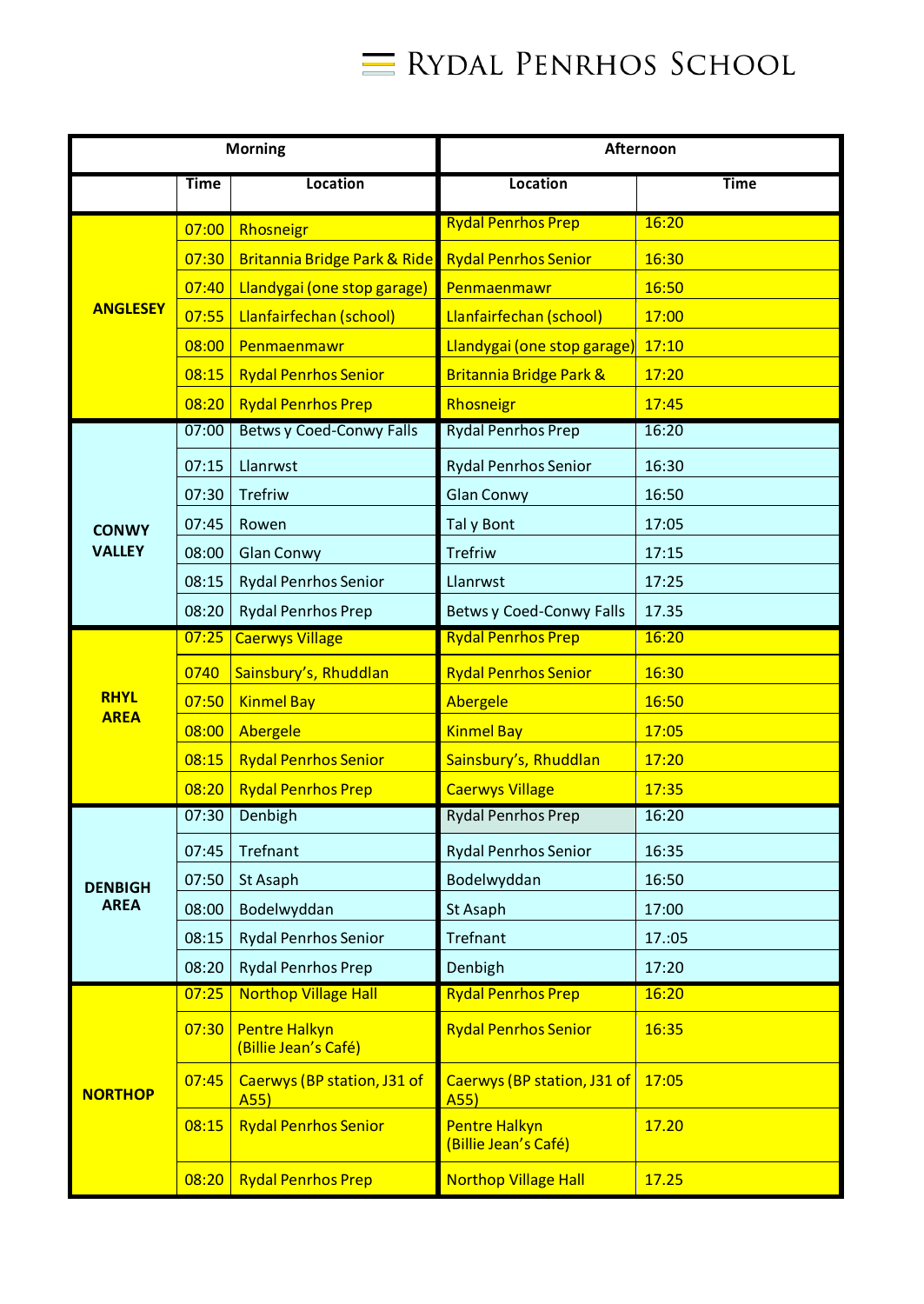

## **BookingForm.** Please return to:

Mr Phil Hilton Transport Manager Rydal Penrhos School Pwllycrochan Avenue Colwyn Bay Conwy LL29 7BT

| Term Commencing: |  |
|------------------|--|
|------------------|--|

required: ………………………………… Name/s of child/young person:

…………………………………

I wish to reserve the above number of bus place/s on the ……………………… bus from

……………………stop (as shown on the Bus Service Timetable).

My child/young person will be travelling as a: Full Day or Half Day (AM) or Half day (PM)

(Please delete as appropriate)

**\*I acknowledge thatthe cost of the transportwill be billed to me one term in advance**

\***I confirm that I will notify school through Schools Buddy if my child/young person will not be travelling on the bus on any pre-booked day. This includes absencesfrom school due to illness,school trips, activities, sporting events and after school clubs, and also if they are travelling to/from school by an alternative method on a particular day.**

|--|--|--|